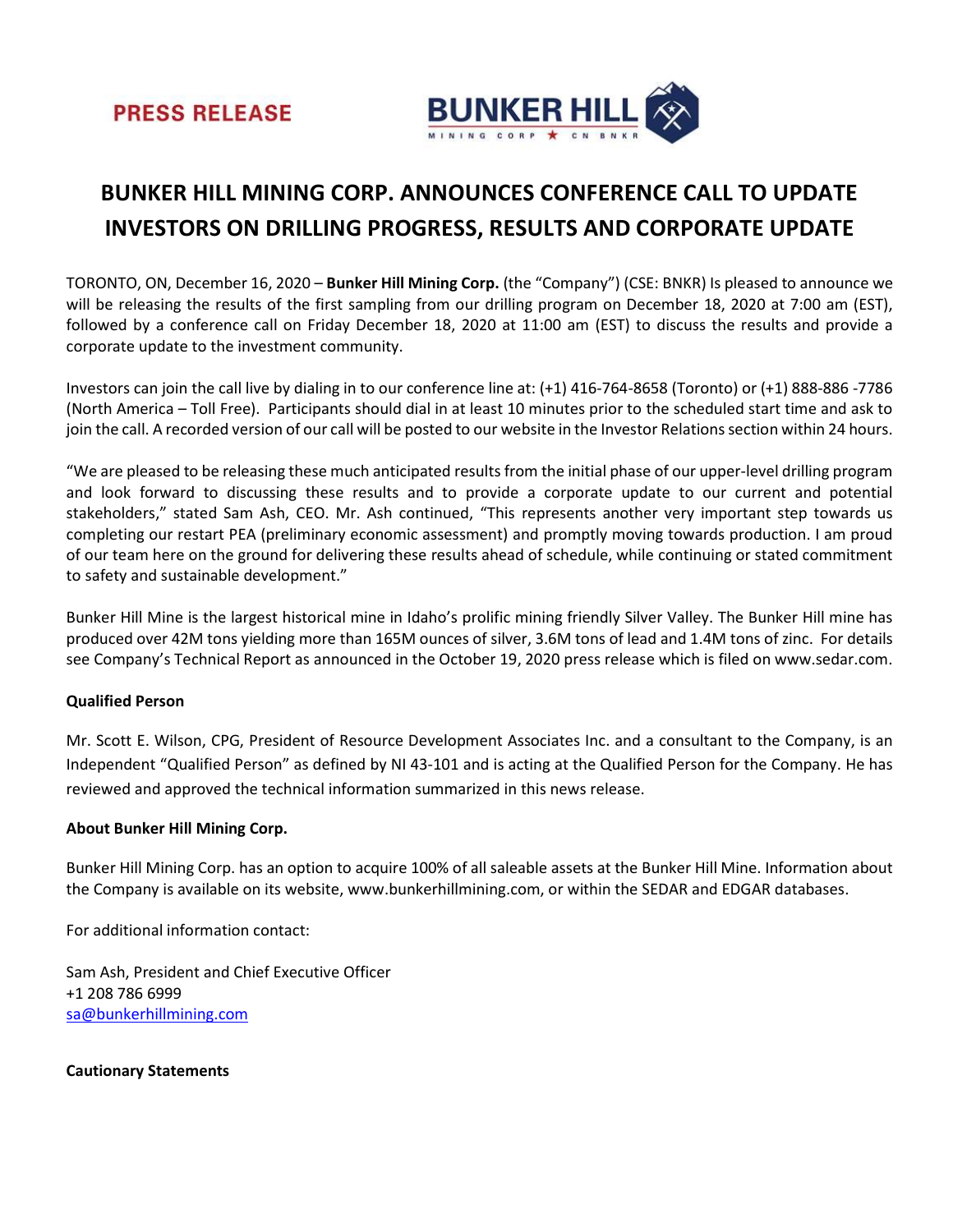Certain statements in this news release are forward-looking and involve a number of risks and uncertainties. Such forward-looking statements are within the meaning of that term in Section 27A of the Securities Act of 1933, as amended, and Section 21E of the Securities Exchange Act of 1934, as amended, as well as within the meaning of the phrase 'forward-looking information' in the Canadian Securities Administrators' National Instrument 51-102 – Continuous Disclosure Obligations. Forward-looking statements are not comprised of historical facts. Forward-looking statements include estimates and statements that describe the Company's future plans, objectives or goals, including words to the effect that the Company or management expects a stated condition or result to occur. Forward-looking statements may be identified by such terms as "believes", "anticipates", "expects", "estimates", "may", "could", "would", "will", or "plan". Since forward-looking statements are based on assumptions and address future events and conditions, by their very nature they involve inherent risks and uncertainties. Although these statements are based on information currently available to the Company, the Company provides no assurance that actual results will meet management's expectations. Risks, uncertainties and other factors involved with forward-looking information could cause actual events, results, performance, prospects and opportunities to differ materially from those expressed or implied by such forward-looking information. Forward looking information in this news release includes, but is not limited to, the Company's intentions regarding its objectives, goals or future plans and statements.

Factors that could cause actual results to differ materially from such forward-looking information include, but are not limited to: the ability to predict and counteract the effects of COVID-19 on the business of the Company, including but not limited to the effects of COVID-19 on the price of commodities, capital market conditions, restriction on labour and international travel and supply chains; failure to identify mineral resources; failure to convert estimated mineral resources to reserves; the inability to complete a feasibility study which recommends a production decision; the preliminary nature of metallurgical test results; risks of not basing a production decision on a feasibility study of mineral reserves demonstrating economic and technical viability, resulting in increased uncertainty due to multiple technical and economic risks of failure which are associated with this production decision including, among others, areas that are analyzed in more detail in a feasibility study, such as applying economic analysis to resources and reserves, more detailed metallurgy and a number of specialized studies in areas such as mining and recovery methods, market analysis, and environmental and community impacts and, as a result, there may be an increased uncertainty of achieving any particular level of recovery of minerals or the cost of such recovery, including increased risks associated with developing a commercially mineable deposit with no guarantee that production will begin as anticipated or at all or that anticipated production costs will be achieved. Failure to commence production would have a material adverse impact on the Company's ability to generate revenue and cash flow to fund operations. Failure to achieve the anticipated production costs would have a material adverse impact on the Company's cash flow and future profitability; delays in obtaining or failures to obtain required governmental, environmental or other project approvals; political risks; changes in equity markets; uncertainties relating to the availability and costs of financing needed in the future; the inability of the Company to budget and manage its liquidity in light of the failure to obtain additional financing, including the ability of the Company to complete the payments to the Lessor and the U.S. EPA pursuant to the terms of the agreement to acquire the Bunker Hill Mine Complex; inflation; changes in exchange rates; fluctuations in commodity prices; delays in the development of projects; capital, operating and reclamation costs varying significantly from estimates and the other risks involved in the mineral exploration and development industry; and those risks set out in the Company's public documents filed on SEDAR. Although the Company believes that the assumptions and factors used in preparing the forward-looking information in this news release are reasonable, undue reliance should not be placed on such information, which only applies as of the date of this news release, and no assurance can be given that such events will occur in the disclosed time frames or at all. The Company disclaims any intention or obligation to update or revise any forward-looking information, whether as a result of new information, future events or otherwise, other than as required by law. No stock exchange, securities commission or other regulatory authority has approved or disapproved the information contained herein.

## Cautionary Note to United States Investors Concerning Estimates of Measured, Indicated and Inferred Resources

This press release has been prepared in accordance with the requirements of the securities laws in effect in Canada, which differ from the requirements of U.S. securities laws. Unless otherwise indicated, all resource and reserve estimates included in this press release have been disclosed in accordance with NI 43-101 and the Canadian Institute of Mining, Metallurgy, and Petroleum Definition Standards on Mineral Resources and Mineral Reserves. NI 43-101 is a rule developed by the Canadian Securities Administrators which establishes standards for all public disclosure an issuer makes of scientific and technical information concerning mineral projects. Canadian disclosure standards, including NI 43-101, differ significantly from the requirements of the United States Securities and Exchange Commission ("SEC"), and resource and reserve information contained in this press release may not be comparable to similar information disclosed by U.S. companies. In particular, and without limiting the generality of the foregoing, the term "resource" does not equate to the term "reserves". Under U.S. standards, mineralization may not be classified as a "reserve" unless the determination has been made that the mineralization could be economically and legally produced or extracted at the time the reserve determination is made. The SEC's disclosure standards normally do not permit the inclusion of information concerning "measured mineral resources", "indicated mineral resources" or "inferred mineral resources" or other descriptions of the amount of mineralization in mineral deposits that do not constitute "reserves" by U.S. standards in documents filed with the SEC. Investors are cautioned not to assume that any part or all of mineral deposits in these categories will ever be converted into reserves. U.S. investors should also understand that "inferred mineral resources" have a great amount of uncertainty as to their existence and great uncertainty as to their economic and legal feasibility. It cannot be assumed that all or any part of an "inferred mineral resource" will ever be upgraded to a higher category. Investors are cautioned not to assume that all or any part of an "inferred mineral resource" exists or is economically or legally mineable. Disclosure of "contained ounces" in a resource is permitted disclosure under Canadian regulations; however, the SEC normally only permits issuers to report mineralization that does not constitute